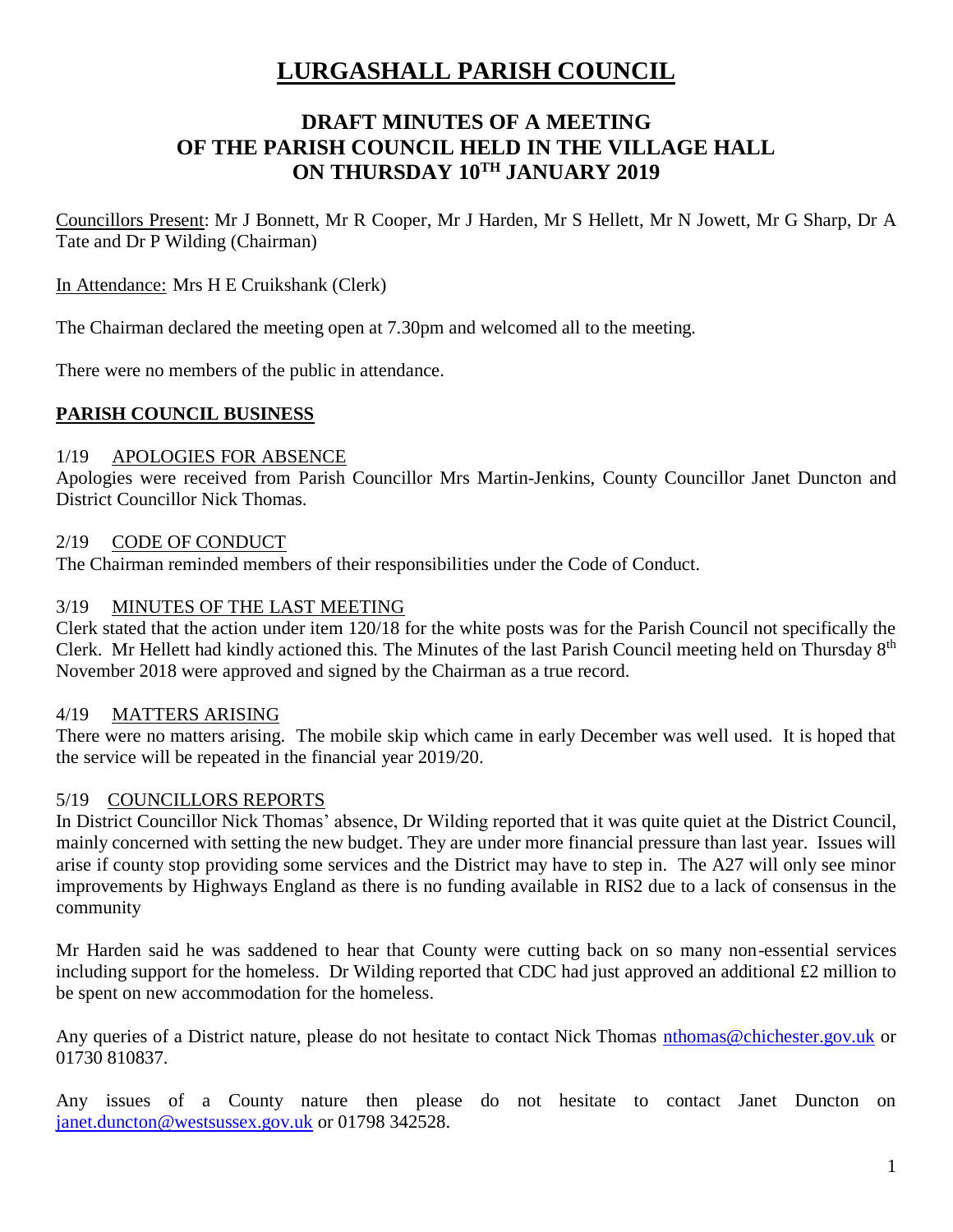## 6/19 FINANCE

Clerk had previously distributed Appendix 2a and b which included:

- a) A statement of the position of the Council's bank accounts as at  $4<sup>th</sup>$  January 2019.
- b) Budget monitoring sheet as at 4<sup>th</sup> January 2019.

The Council's current financial position at £22,979, bank account and budget monitoring sheet were noted.

The members duly approved the payments for Goss Mini Skips Ltd (Mobile skip @ £960) and Mrs Helen Cruikshank (Clerk's Nov & Dec Salary plus expenses @ £696). A payment of £1,000 to Home-Start Chichester (following a donation request as supporting a family within the parish) had been authorised at the Finance & General Purposes Meeting held in November.

## 7/19 BUDGET AND PRECEPT 2019/20

In the absence of Mrs Martin-Jenkins, Mr Bonnett presented the draft budget for the coming year 2019/20 as part of the report of a meeting held on 26th November 2018. Members had previously been sent this report as Appendix 3. Mr Bonnett reported that both the Lurgashall Village Shop and the Lurgashall Village Hall Management Committee had submitted requests for significant financial support in 2019/20. The Village Shop had submitted a detailed submission and was looking for £5,000 to enable it to provide a part-time employee. The Village Hall requested assistance in help with funding for its proposed extension for the archiving room @ £4,000. It was agreed that the Parish Council needs to be supporting both these community efforts which are essential to the parish. Given the amount of volunteer time given by many and the lack of facilities in the neighbouring villages and towns, the shop and post office is proving to be an excellent and vital facility. It was agreed after much discussion at the Finance meeting that there would need to be a substantial increase in the precept for 2019/20 to help these projects and at the same time keep a sensible level of money in the Parish Council reserves.

Mr Bonnett proposed that the budget figures 2019/20 be accepted as presented and this was approved unanimously. As part of the budget presentation, Mr Bonnett reported that the Finance and General Purposes Committee recommend that the precept be increased from £20,000 to £24,000 which is a 25% increase. It was agreed this would be a realistic precept for the parish, given the increased needs and requirements in the parish. It works out as an additional **22p** per Band D household per week. Dr Wilding proposed this, Dr Tate seconded and this was approved unanimously. Clerk to inform CDC of the decision.

#### 8/19 RISK ASSESSMENT

The Clerk presented the report of the Finance and General Purposes Committee dated 26th November 2018 which members had previously been sent as Appendix 4. One addition had been made to include the Cricket Club under item G: Other potential areas of risk considered. Members approved the revised report.

#### 9/19 PLANNING

Clerk had previously distributed Appendix 5. Dr Wilding commented upon the following applications;

Planning applications discussed since the last PC meeting:

#### SDNP/18/05502/HOUS

Location: Upper Barn House Dial Green Lane Lurgashall GU28 9EU Proposal: In-ground swimming pool. Side / rear extension. Conservatory and porch.

#### SDNP/18/05755/FUL

Location: Jays Farm Jays Lane Lurgashall Haslemere West Sussex GU27 3BL Proposal: Creation of a new access track, hardstanding and woodshed for commercial forestry operations.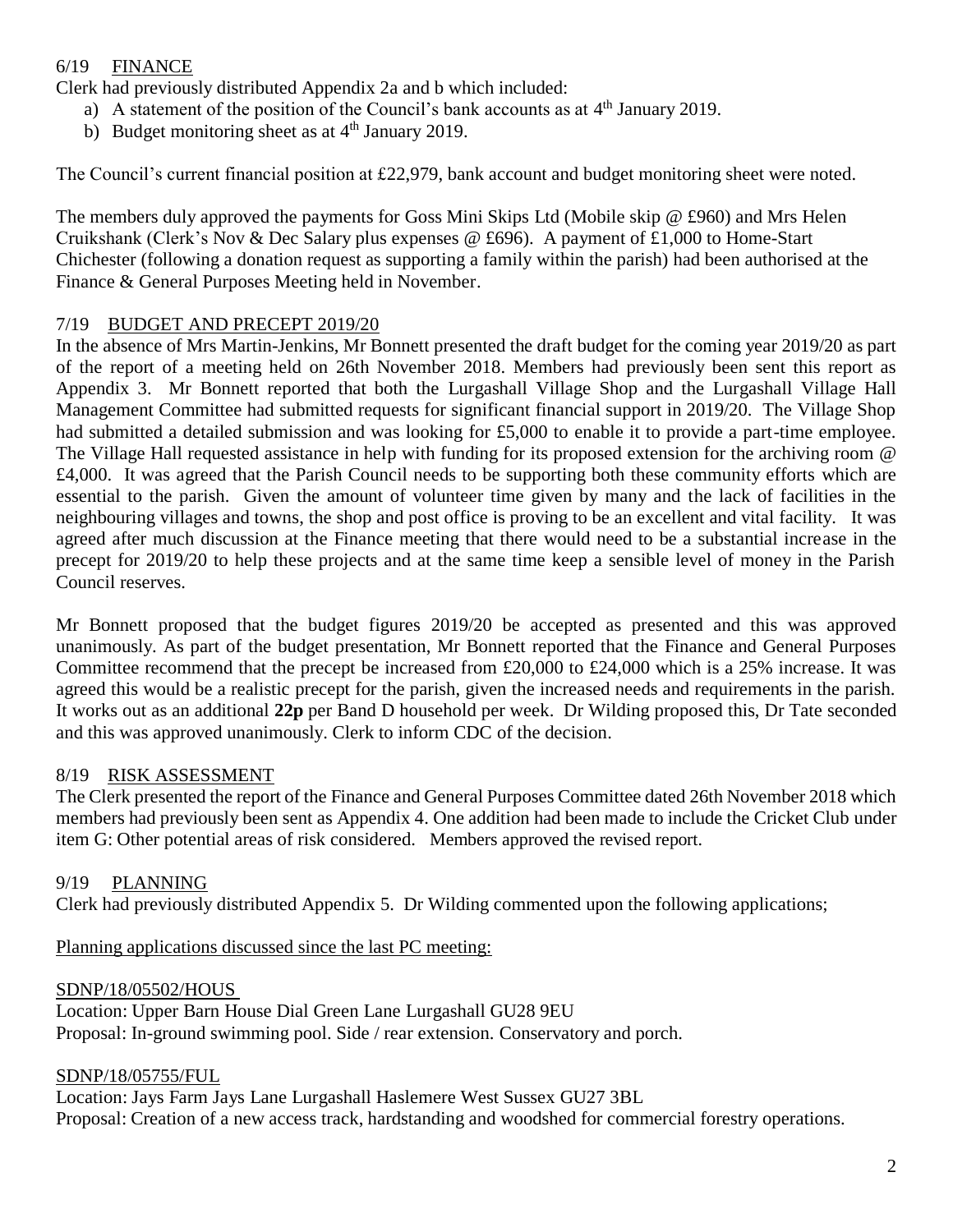#### SDNP/18/06014/LIS

Location: Aldworth Farm Jobsons Lane Lurgashall GU27 3BY Proposal: Proposed internal partitioning and reinstatement of first floors.

#### SDNP/18/05877/LIS and SDNP/18/05876/HOUS

Location: Blackdown House Fernden Lane Lurgashall GU27 3BT Proposal: Erection of pool house in garden area to serve the existing swimming pool

#### SDNP/18/06019/CND

Location: Courts Yard Jobsons Lane Windfall Wood Common Lurgashall GU27 3BX Proposal: Variation of condition 2 from application SDNP/15/05454/FUL; Revised location of Plot 2.

#### SDNP/18/05339/FUL

Location: Blackdown Ridge Fernden Lane Lurgashall West Sussex GU27 3BT Proposal: Retrospective application for the operations of tours and wine tasting events.

#### SDNP/18/05797/HOUS and SDNP/18/05798/LIS

Location: Plash Barn Farm Jobsons Lane Lurgashall GU27 3BP Proposal: Internal alterations at Plash Barn Farm to provide a boot room and family room within the existing entrance hall and larger bedrooms with en-suites and alterations to fenestration on the south elevation.

#### Decisions received from CDC/SDNPA since the last meeting:

#### SDNP/18/04753/HOUS

Dial Green House Dial Green Lane Lurgashall GU28 9HA Demolition of existing outbuildings and construction of two storey extension with associated roof works and various alterations. Decision: Refused

#### SDNP/18/04377/FUL

Stag Park Farm London Road Petworth GU28 9LZ Internal and external alterations to existing milking parlour farm building. Decision: Approved

#### SDNP/18/03952/HOUS

Glebe House Blind Lane Lurgashall GU28 9ET Alteration to House's single storey extension. Garage conversion Decision: Approved

SDNP/18/03770/FUL Park Farm Dial Green Lane Lurgashall GU28 9EU Proposed mobile unit on existing hardcore parking area. Decision: Refused

#### 10/19 HIGHWAYS INCLUDING VILLAGE GREEN, OPERATION WATERSHED AND WINTER MANAGEMENT

Mr Sharp had refurbished the bus shelter, kindly paid for by a resident. Mr Hellett had repainted and put in the newly refurbished posts around the Village Green. The blocked ditches on Mill Lane opposite Greengates had been cleared by WSCC Highways. Mr Jowett raised concern about the road at Dial Green where the water is not draining, it is thought the pipe is either blocked under the road or is simply too small for the volume of water which drains there. Clerk to report to WSCC Highways. Mr Harden reported that the road leading from the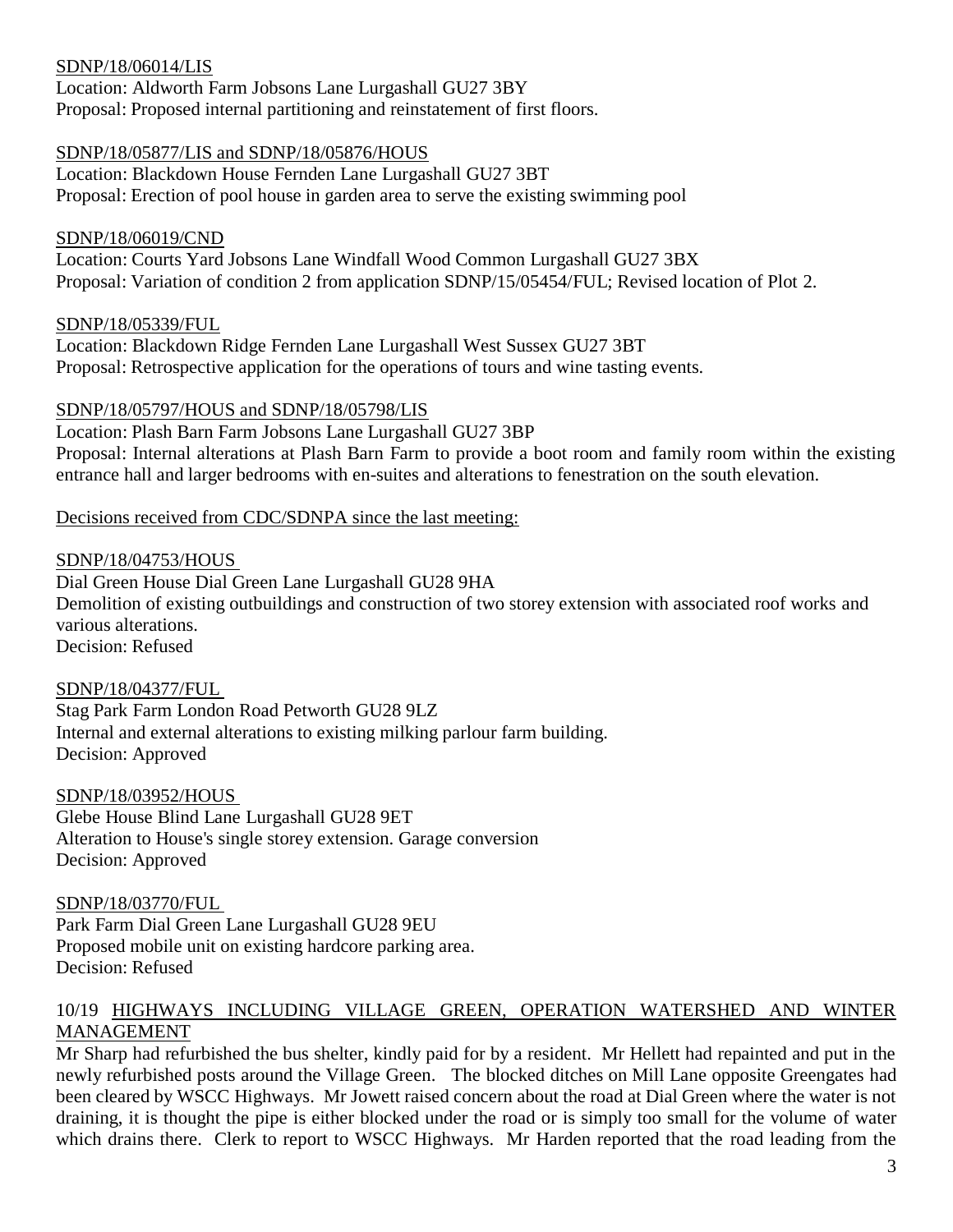Village Green to Dial Green, opposite Dial House is worn away on both sides by 6-9 inches. Clerk to report to WSCC Highways. He also raised a problem with a huge pothole on Mill Lane by Mill Farm which needed urgent attention. Dr Tate has kindly reported this since the meeting.

Clerk had received a letter from a resident on Blackdown about the dreadful condition of the local roads with particular concern, Fernden Lane and Quell Lane. He had identified three problems:

- 1. Ditches are not being cleared. The road surface is often running with surface water, dangerous at the best of times and lethal when frozen. Water running down the sides of the road are eroding the edges of the roads. These will collapse before long.
- 2. Culverts are not being cleared so ditches and roads are often flooded.
- 3. Negligible repairs of potholes. If damage to the wearing course is not repaired water gets into the subbase which collapses.

Clerk had reported these all to the local WSCC Highways Officer who had replied saying that the ditches are the responsibility of the adjacent landowners under riparian ownership and sometimes the culverts under the road get clogged up due to lack of maintenance by the landowners. WSCC have cleared these in the past just to alleviate a problem but there is a major lack of funding. He suggested the responsible landowners be contacted or to contact Chichester District Council who are the Land Drainage Authority. He said that Highways had recently cleared the ditches in Mill Lane on a non-prejudice basis but will expect landowners to maintain here going forward.

If you believe a culvert to be blocked, anyone can report these through Love West Sussex. Likewise with potholes, and these can be reported throughout an entire road, on one enquiry. However the Highways Officer added that Fernden Lane and Quell Lane have only just had their Routine 6 Monthly inspection where no intervention level defects were found.

The Parish Council said the problems with Fernden Lane had been made worse when the Fernhurst to Lickfold Road had been closed for so long and therefore it had a lot of additional use. The ditches are not maintained and when two cars meet along the narrow rural roads, the car lanes are just not wide enough so it forces one to drop into the ditch and it collapses. It is becoming a real problem throughout the parish and there is no immediate solution.

## 11/19 VILLAGE HALL FREEHOLD

There was no further update. It was agreed this no longer needed to be on the PC agenda.

## 12/19 RURAL AFFORDABLE HOUSING/COMMUNITY LAND TRUST (CLT)

Mr Hellett said there was nothing to report.

## 13/19 PLAYGROUND

Mr Cooper said there was no problems with the playground.

## 14/19 VILLAGE SHOP

Dr Wilding reported that the Village Shop had been successful in securing a LEADER grant as has the Village Hall.

#### 15/19 REVIEW OF STANDING ORDERS AND FINANCIAL REGULATIONS

The Clerk had distributed both documents previously. Standing orders are the written rules of the council and are essential to regulate the proceedings of a meeting. The only amendment to the draft standing orders which needed discussing tonight was the time limit on public speaking which was agreed to put at 15 minutes with 2 minutes limit per person. With this amendment the standing orders were adopted. Financial regulations are standing orders to regulate and control the financial affairs and accounting procedure of the council. There were several amendments which needed to be discussed and it was agreed to leave this until the next meeting.